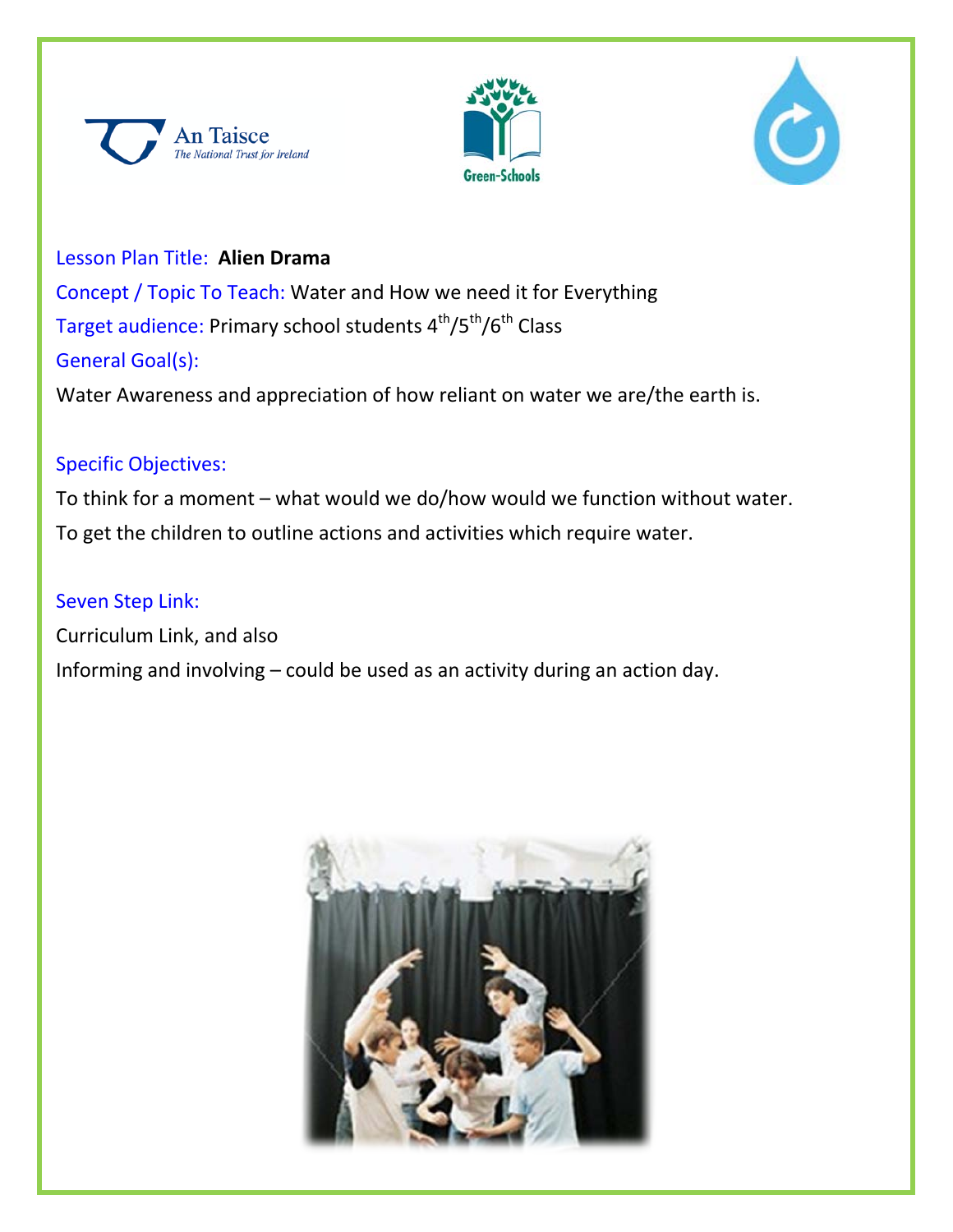





### Required Materials:

Essentially all you need is:

A4 printed sheet with the instruction, can be laminated for re-use. (See Sheet attached at end) You could use props if you wanted to.

Preparation Level: Low

Students' pre-requisite knowledge and skills: Able to work in Groups and formulate an idea and turn it into a short 5 minute drama/presentation

Anticipatory Set (Lead-In): We're going to do an activity that involves working groups – it's really fun and then just explain as outlined below.

# Step-By-Step Procedures:

Explaining:

We are going to imagine that we work as TV producers, and make a TV Advert

This is no ordinary TV advert!

The advert is aimed at encouraging Aliens to visit Planet Earth (or Ireland)

The advert is all about Water

The only snag is ….we have run out of water!

Split everyone in to groups, for example 4 (depends on numbers and time you have)

Give each group the one page handout, and suggest they each take a corner/area of the room to come up with their ideas/rehearse

Give 10 to 15 minutes for preparation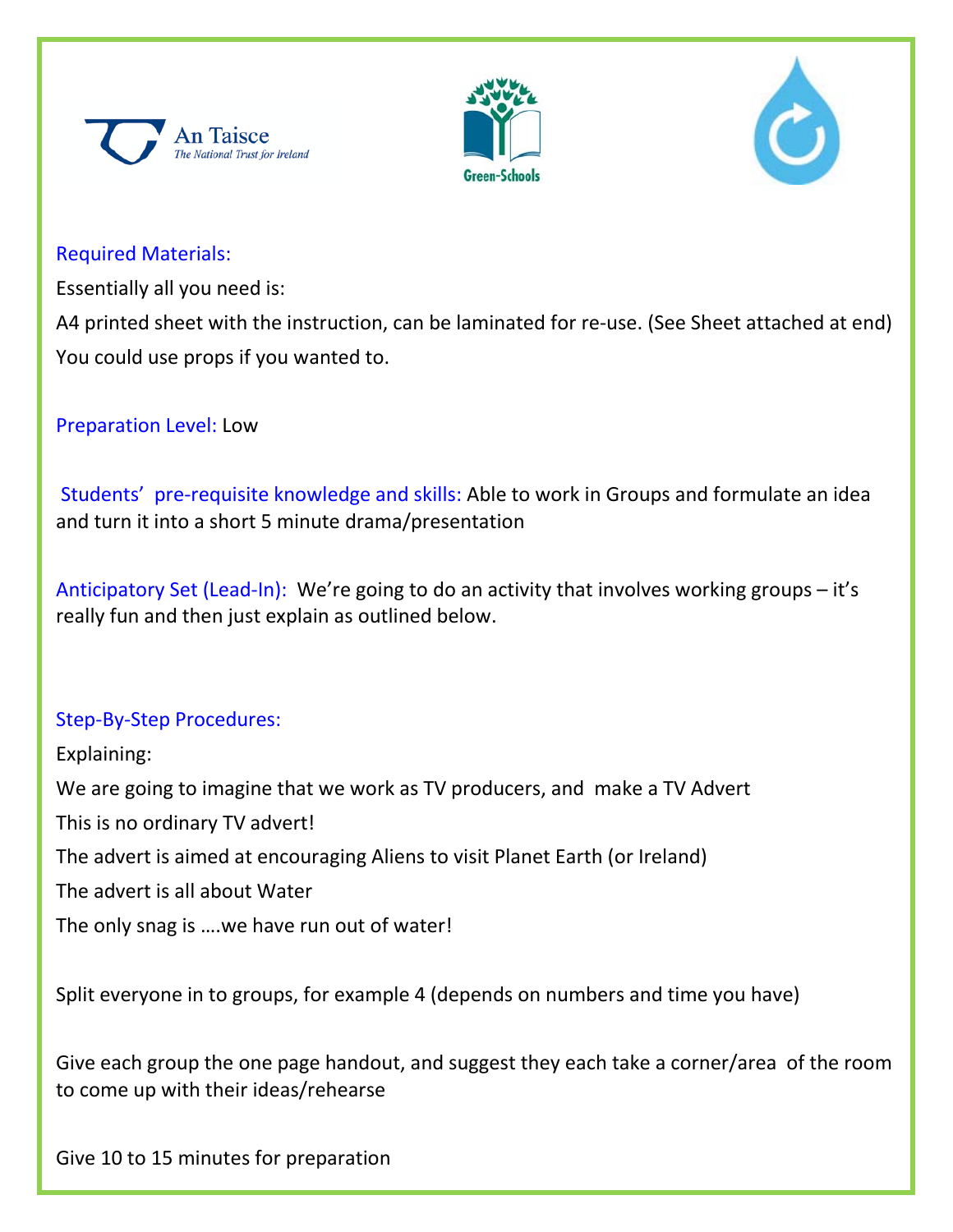





Go around each group once or twice to see how they are getting on.

If they have trouble getting started or getting their head around the task – you could give suggestions – Some children came up with the following:

Chocolate Showers!

No need to wash dishes (then they realized..everything would be dirty – or they would need disposable dishes and then so much rubbish would be created)

One group realized that earth would be like a desert suggested that aliens bring their own water on holidays.

There's so much scope for imagination in this exercise!

When everyone ready/after time is up

Ask each group to act out their advert!

Be surprised at what they come up with, as they can be so imaginative!

Closure: Re cap at the end, on what each group was asked to do, pick out one or two things each group came up with and praise them for what they did. Add any points you wish to reinforce on the point of the exercise – i.e. Life with no water – Imagine! Then you could also reinforce the importance of not wasting water and how easy it is to do this.

# Adaptations for students with learning difficulties:

The activity is done in groups, so hopefully classmates will be aware of the abilities of the group and work accordingly. As groups are working you can go around and see how they are getting on and make suggestions as need be.

# Extensions (for gifted students)

The activity is done in groups, if one group is ready earlier, just get them to rehearse again and or/chat with them about their idea, and/or ask some questions.

Possible Connections To Other Subjects: Could use also for Energy – with the missing item being Electricity!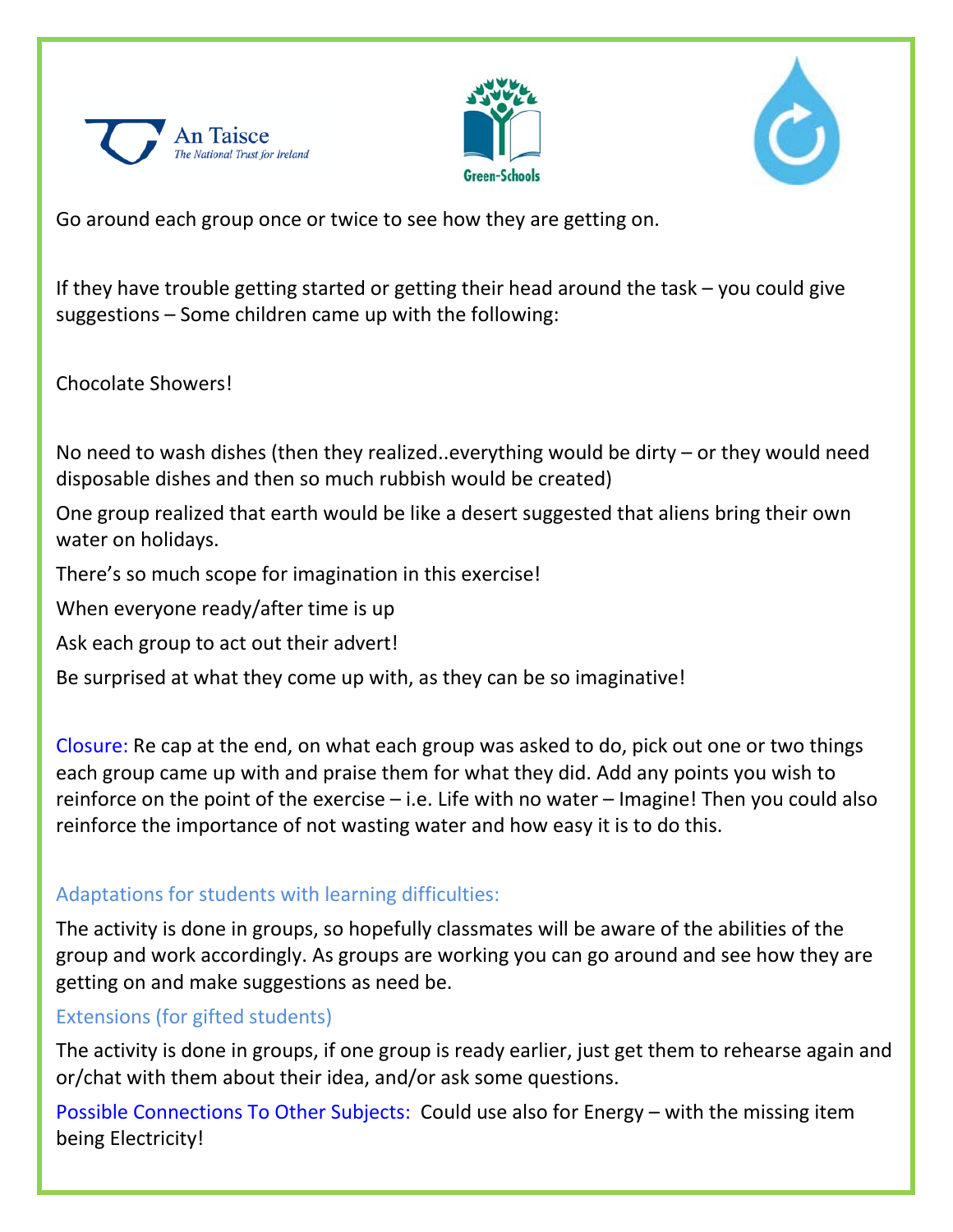





## ALIEN DRAMA:



### Make A TV advert about water.

The idea is to encourage aliens to visit the earth (Or Ireland)..…but the problem is there is no water!

No swimming pools. No Puddles to jump into. No Showers. No fizzy drinks etc.

Are there any good things to advertise?